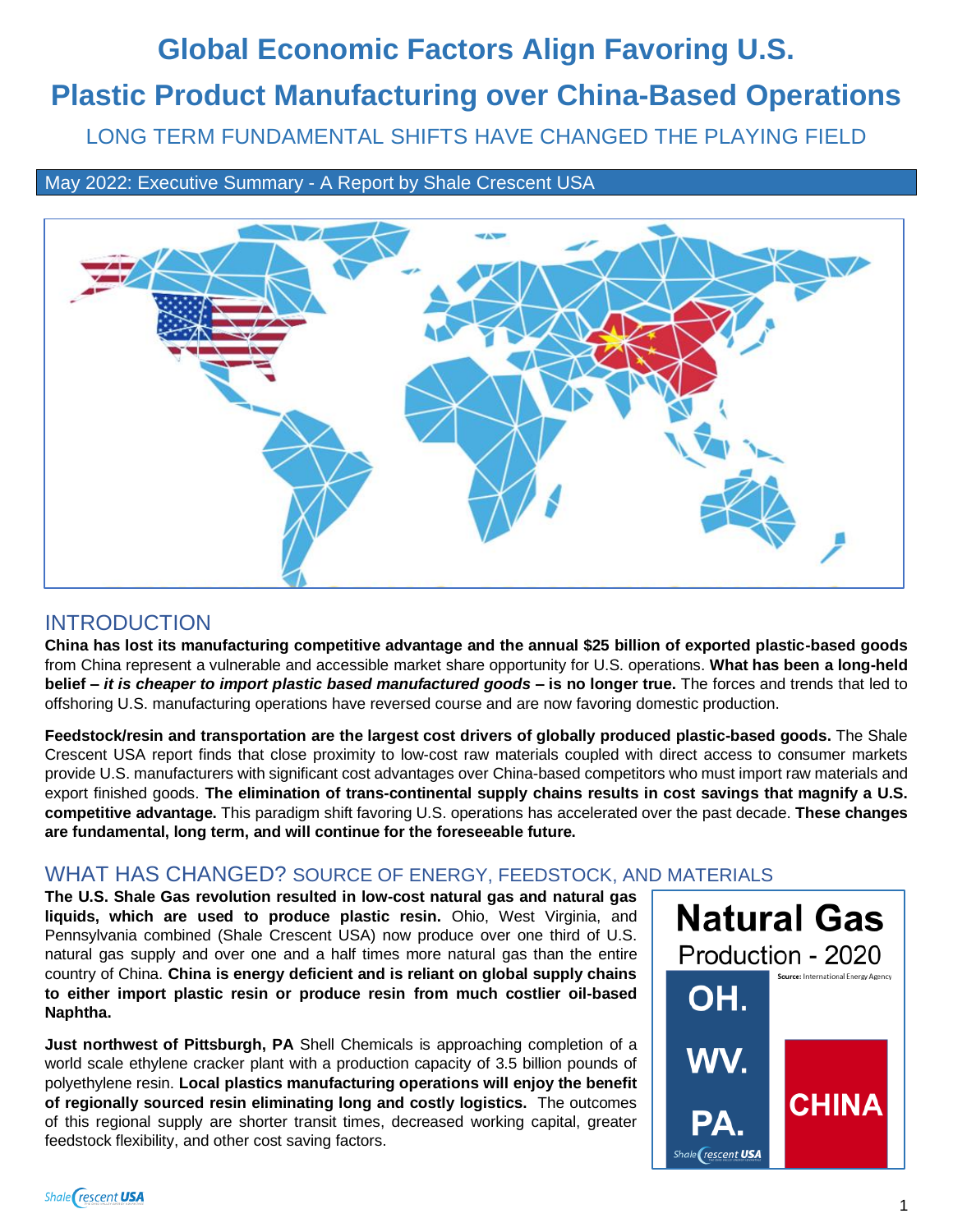#### WHAT IS THE OPPORTUNITY? CAPTURING IMPORTED GOODS MARKET SHARE

T**he U.S. has seen a dramatic increase in the volume of plasticbased imports from the rest of the world.** These items range from toothbrushes and tackle boxes to children's car seats and plastic pallets. Of the \$53 billion of plastic-based imports to the U.S. each year, **nearly half originate in Asia,** with China accounting for \$25 billion, a threefold increase in just the past ten years**.**

Some of the product groupings of plastic-based imports have seen tremendous growth i.e., Tableware & Kitchenware products, a category that has experienced 8% annual compounded growth has doubled from \$1.1 billion to \$2.2 billion since 2010. Plastic-based imported products have become significant growth opportunities for manufactures to capture market share and onshore production.



#### WHY OHIO? UNIQUE LOCATION - WORLD CLASS ASSETS

Ohio is one of the top producers of plastic products in the United States with over 600 operational plastic-based manufacturers. The state's manufacturing operations use a wide range of resin and processing types and service a variety of market segments. As detailed in the Shale Crescent USA study, Ohio manufacturers are well positioned to onshore production of plastic-based goods with strong supporting factors that include diversity of plastic resins, alignment of processing types, and access to consumer markets. **Their location, anchored in the state of Ohio, is the foundation of their competitive advantage.** 

#### **Within a one-day drive, Ohio boasts:**

- Over one-third of U.S. natural gas production
- A well-established industry that contains 70% polyethylene (PE) and 77% polypropylene (PP) U.S. consumption
- New regional PE supply (Shell facility in Monaca, PA Spring 2022)
- Over 50% of U.S. population and 30% of Canadian population
- The ability to eliminate long-haul transportation and associated costs for both incoming resin supply and outgoing finished consumer products
- Environmental advantages by eliminating global supply chains resulting in calculable reduced emissions



#### WHY NOW? SHALE CRESCENT USA COST ADVANTAGES VS. CHINA

A myriad of economic and societal forces have aligned to support the onshoring of U.S. manufacturing. Increased automation, technological advancements, the accessibility of U.S. Shale gas, and the volatility of global supply chains are all long term and fundamental shifts. As a result, the prime cost drivers in the manufacturing of plastic-based goods: **Feedstock/Resin, labor, electricity, lease rates, and transportation are pointing in favor of U.S. operations.**

**Feedstock/Resin: Currently, U.S. and China commodity resin prices are comparable, but the forces of supply and demand are positioned to positively impact U.S. resin prices.** The U.S. is a net exporter of polyethylene and China is a net importer. In addition, the U.S. uses low-cost natural gas to produce resin while China uses more expensive oil-based naphtha. Since more than 80% of PE production costs are dependent on the type of feedstock and energy used, **U.S. resin producers experience greater margins and higher overall profits compared to overseas producers.**

**Labor Rates: Over the past 25 years, China's manufacturing wages have increased more than ten-fold and continue to rise.** China's manufacturing industry averages annual compounded wage rate increases of more than 10 percent. Furthermore, in terms of productivity output, U.S. Gross Domestic Product in 2021 was \$141,200 per person, versus China's average at just \$27,600 per person. **Increased use of automation and productivity enhancements have decreased the labor cost input of manufacturing and increasing wages in China have eroded** China's historical labor cost advantage.



**Electricity:** U.S. electric prices have shown relatively stable or downward trending rates over the last eleven years. This can be attributed in part to a newly abundant and accessible fuel source, natural gas, used for power generation. Between 2010 and 2021, industrial consumers in the state of Ohio have experienced nationally competitive rates around 6.50¢ per kilowatt-Shale rescent USA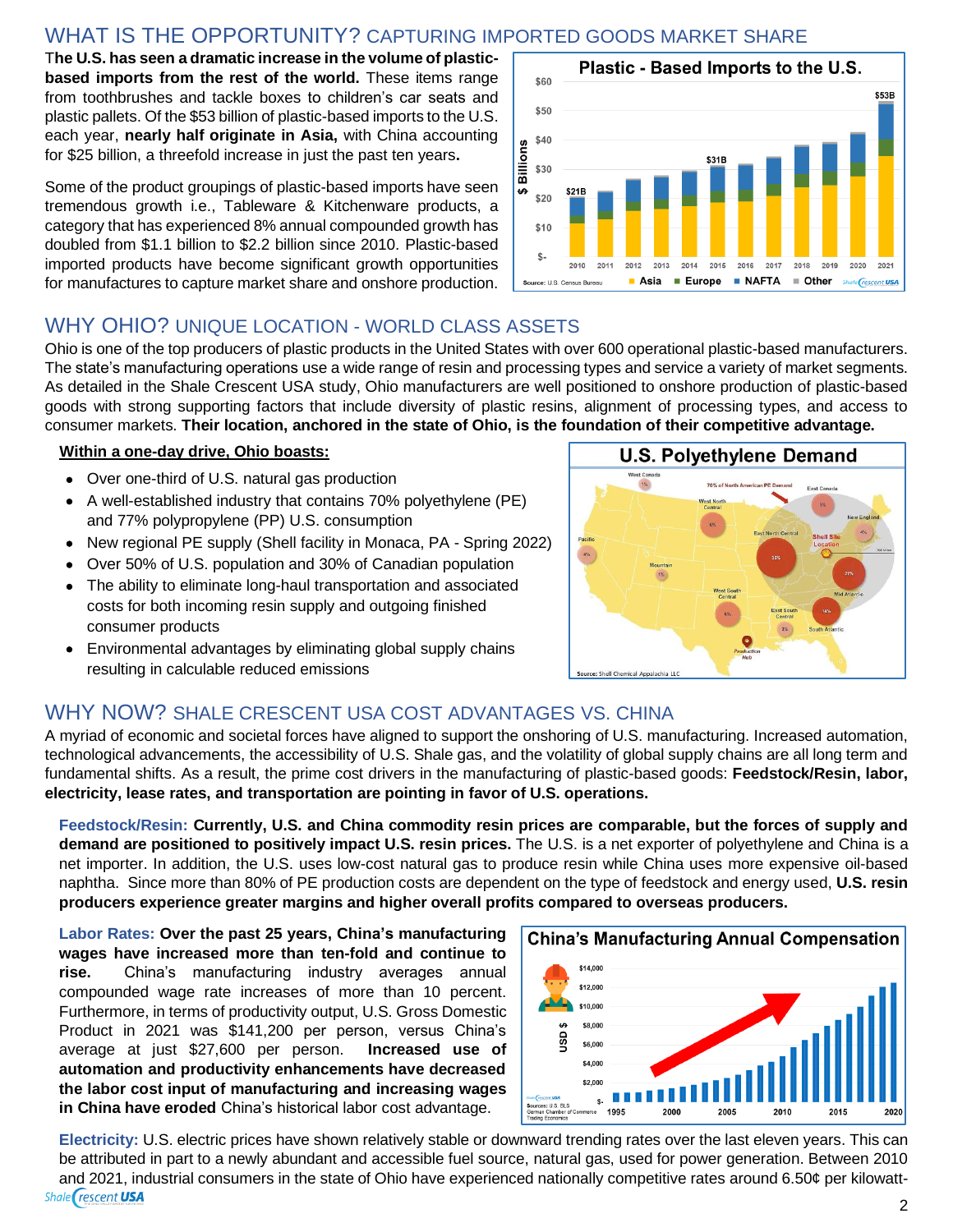hour (kWh). **In China, industrial electric rates averaged 10.00¢ (kWh) over the same period and have shown volatility and intermittent outages.** Projections show that electric prices will continue to trend in favor of the U.S.

**Manufacturing Lease Rates:** China has experienced exponential growth in its manufacturing sector since the turn of the century and the decreased availability of industrial space has driven demand resulting in increased lease rates. Lease rates in the industrial provinces of **China range from \$6 – \$7 per sq./ft. compared to Ohio's average of \$4-\$5 per sq./ft.** 

**Transportation: Ohio based operations have both resin supply and consumer demand for finished products inside a geographic radius that can be reached in a one-day drive.** The elimination of complex supply chains creates an enormous transportation advantage.

China operations are required to import raw materials and export finished products. **The transport of feedstock/resin to China based manufacturers coupled with the transport of finished products to the U.S. is an estimated 25,000 miles.**



**The cost to ship finished plastic based goods is a significant factor in the overall supply chain.** A standard 40' cargo container traveling from China to the U.S. west coast has historically averaged from \$2,500 to \$3,500. **In 2021, container rates rose to over \$20,000, an expense that is eliminated for U.S. based manufacturing and sales.**

#### WHY NOW? SIGNIFICANT ESG ADVANTAGES OVER CHINA

ESG (Environment, Social, and Governance) performance has become an integral part of business operations and investment decisions. The Shale Crescent USA report highlights why **Ohio-based manufacturers have a tremendous ESG advantage founded on location that supports reduced environmental impact.** Manufacturing in Ohio eliminates significant transportation emissions that burden China-based manufacturers who must import raw materials and export finished goods via transcontinental supply chains. China-based manufacturers cannot avoid global transportation. **Ohio plastic product manufacturers are already natural leaders in ESG without changing core business practices.** Manufacturers in Ohio have a timely opportunity to capitalize on this existing advantage through education and promotion of environmental benefits to their partners and consumer base.

#### WHY NOW? CUSTOMER ADVANTAGES

In the 1990's and 2000's large-scale distributors and retailers such as Walmart led the offshoring manufacturing movement to capitalize on low-cost China labor. At the peak of offshored U.S. manufacturing, it is estimated that 70-80 percent of Walmart's merchandise was sourced from China.

**The Covid supply chain crisis has challenged the use of distant and slow to respond supply lines.** Wallstreet has evaluated long supply chains in light of unreliable product supply as a significant risk and cost. **Shorter supply chains are being recognized as financially beneficial.** 



Products manufactured in the U.S. versus China conservatively eliminate 30 days in the supply chain process. For retailers, this means greater inventory flexibility and working capital savings. In early 2021, Walmart announced plans to spend \$**350 billion over the next decade on items made, grown, or assembled in the U.S. Plastic products are specifically identified as a priority in their plan.** The company has cited **reduced global emissions tied to the elimination of transcontinental transportation as a motivating factor.**

#### WHAT ARE THE ECONOMICS? OHIO: LOWER COST MANUFACTURER VS. CHINA

Utilizing the findings on manufacturing cost drivers, the Shale Crescent USA report includes a production cash flow cost model that compares the cost of manufacturing plastic-based products in Ohio versus China. The model leverages findings associated with each of the locations prime cost drivers and analyzes large volume import products, that vary in size, resin type, processing type, and end market. **Milacron, a leading global manufacturer of plastic processing equipment, assisted in developing the model.** Milacron's expertise and real-world experience was critical in ensuring a realistic and reliable cost model.

**The specially designed cost model is available to processors**. Processors can **tailor the model to their operation specifications** including products, equipment, resins, and other factors allowing for a deep understanding of cost comparisons specific to a processor's unique situation.